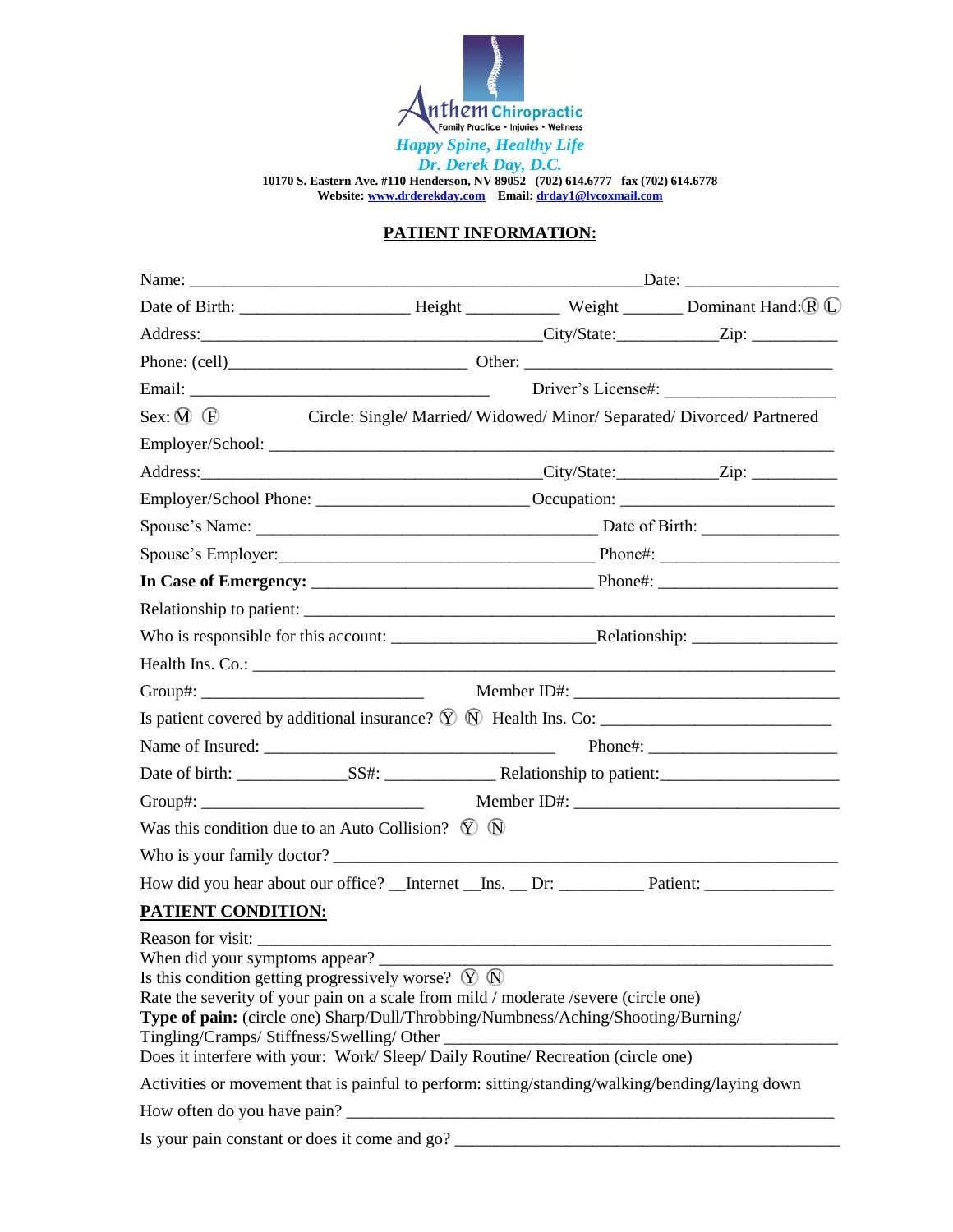

### **HEALTH HISTORY: (prior to accident)**

| Date of Last:             | Physical Exam:             | Spinal X-ray:                                                  | Blood Test:                 |
|---------------------------|----------------------------|----------------------------------------------------------------|-----------------------------|
|                           | Spinal Exam:               |                                                                |                             |
|                           | Dental X-ray:              |                                                                |                             |
|                           |                            | Please check to indicate if <b>YOU HAVE HAD</b> the following: |                             |
| <b>AIDS/HIV</b>           |                            | Glaucoma                                                       | Pacemaker                   |
| Alcoholism                |                            | Goiter                                                         | Parkinson's Disease         |
| Allergy Shots             |                            | Gonorrhea                                                      | Pneumonia                   |
| Anemia                    |                            | Gout                                                           | Polio                       |
| Anorexia                  |                            | <b>Heart Disease</b>                                           | Prosthesis                  |
| Appendicitis              |                            | Hepatitis                                                      | Psychiatric Care            |
| Arthritis                 |                            | Hernia                                                         | <b>Rheumatoid Arthritis</b> |
| Asthma                    |                            | <b>Herniated Disc</b>                                          | <b>Rheumatic Fever</b>      |
| <b>Bleeding Disorders</b> |                            | <b>High Blood Pressure</b>                                     | <b>STD</b>                  |
| <b>Breast Lumps</b>       |                            | High Cholesterol                                               | <b>Stroke</b>               |
| <b>Bronchitis</b>         |                            | Kidney Disease                                                 | Suicide Attempts            |
| Bulimia                   |                            | <b>Liver Disease</b>                                           | <b>Thyroid Problems</b>     |
| Cancer                    |                            | Lupus                                                          | Tonsillitis                 |
| Cataracts                 |                            | Migraine/Headaches                                             | Typhoid Fever               |
|                           | <b>Chemical Dependency</b> | Miscarriage                                                    | Ulcers                      |
| Chicken Pox               |                            | Mononucleosis                                                  | Vaginal Infections          |
| Diabetes                  |                            | <b>Multiple Sclerosis</b>                                      | <b>Whooping Coughs</b>      |
| Emphysema                 |                            | Mumps                                                          | Other:                      |
| Epilepsy                  |                            | Osteoporosis                                                   |                             |
| Fibromyalgia              |                            | Osteopenia                                                     |                             |

|                                                                           | <b>Are you pregnant?</b> ____ Yes ____ No Due Date: ___________________________________              |
|---------------------------------------------------------------------------|------------------------------------------------------------------------------------------------------|
| <b>Exercise:</b> None Moderate Daily Heavy                                |                                                                                                      |
| Work Activities: ___ Sitting ___ Standing ___ Light Labor ___ Heavy Labor |                                                                                                      |
|                                                                           |                                                                                                      |
|                                                                           | ___Coffee/Caffeine: Cups/Daily: ______________ High Stress Level Reason: ___________________________ |
| Falls: $Yes$ No                                                           |                                                                                                      |
|                                                                           |                                                                                                      |
|                                                                           | Head Injuries/Concussion: Yes No When: No When: No When 2012                                         |
|                                                                           |                                                                                                      |
| <b>Broken Bones:</b> Fes _ No                                             |                                                                                                      |
|                                                                           |                                                                                                      |
| Dislocations: _ Yes _ No                                                  |                                                                                                      |
|                                                                           |                                                                                                      |
| Auto Injuries/Work Injuries: _Yes _No                                     |                                                                                                      |
|                                                                           |                                                                                                      |
| <b>Prior Neck/Back Surgeries: __ Yes __ No</b>                            |                                                                                                      |
|                                                                           |                                                                                                      |
| <b>Other Surgeries:</b> Yes No                                            |                                                                                                      |
|                                                                           |                                                                                                      |
|                                                                           |                                                                                                      |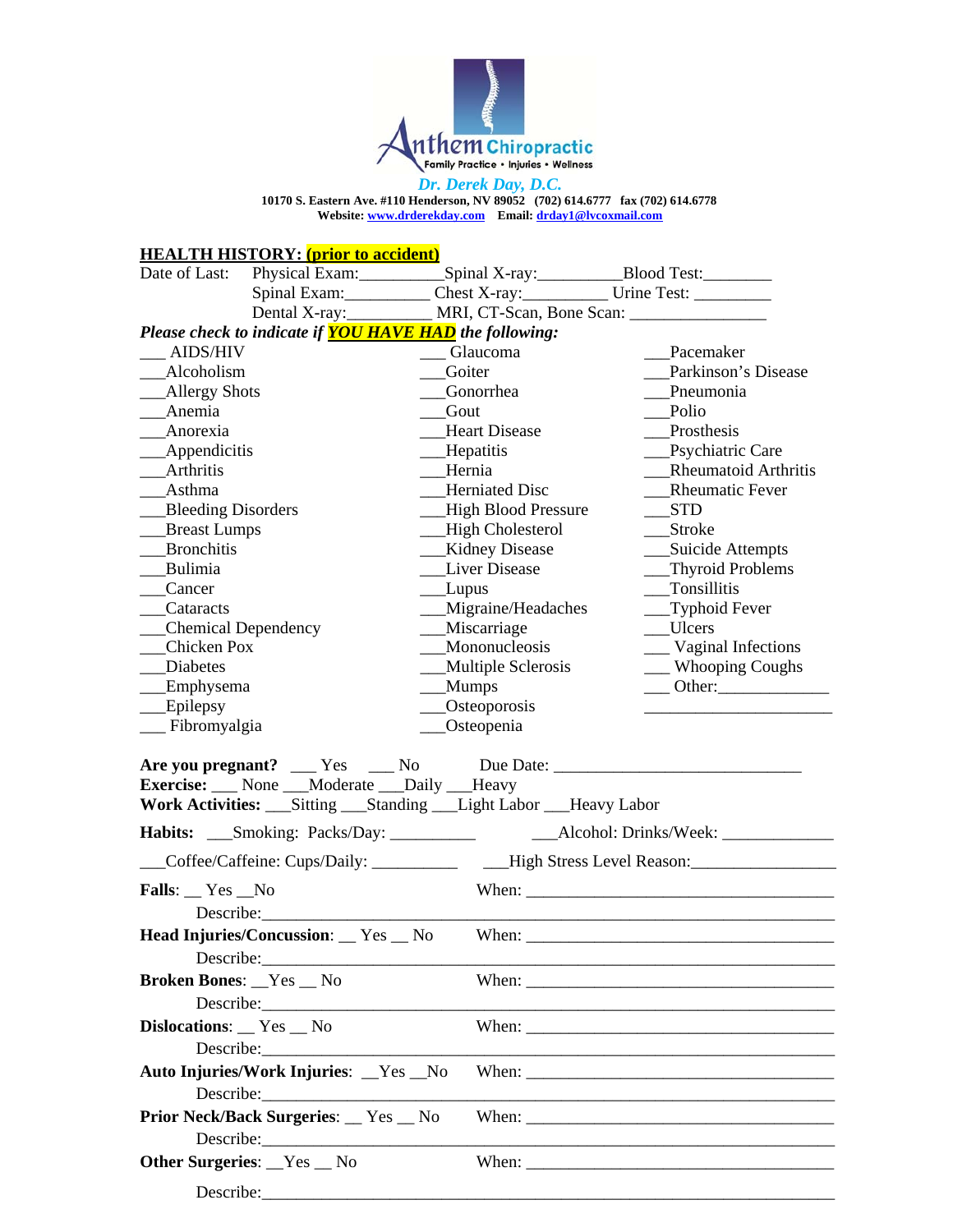

## **Please read, sign last page, & keep first 2 pages for your records.**

## **Notice of Privacy Practices**

#### THIS NOTICE DESCRIBES HOW MEDICAL INFORMATION ABOUT YOU MAY BE USED AND DISCLOSED AND HOW YOU CAN GET ACCESS TO THIS INFORMATION. PLEASE REVIEW IT CAREFULLY.

**Treatment:** Your health information may be used by staff members or disclosed to other health care professionals for the purpose of evaluating your health, diagnosing medical conditions, and providing treatment. For example, results of laboratory tests and procedures will be available in your medical record to all health professionals who may provide treatment or who may be consulted by staff members.

**Payment:** Your health information may be used by staff members to seek payment from your health plan, from other sources of coverage such as an automobile insurer, or from credit card companies that you may use to pay for services. For example, your health plan may request and receive information on dates of service, services provided, and the medical condition being treated.

**Health Care Operations**: Your health information may be used as necessary to support the day to day activities and management of Anthem Chiropractic. For example, information on the services being provided may be used to support budgeting and financial reporting, and activities to evaluate and promote quality, such as training. In addition, we may also use a sign in sheet where you will be asked to provide your name and indicate your physician. We may also call your name in the waiting room when your physician is ready to see you.

Law Enforcement: Your health information may be disclosed to public health agencies to support government audits and inspections, to facilitate law enforcement investigations, and comply with government mandated reporting.

**Public Health Reporting**: Your health information may be disclosed to public health agencies as required by law. For example, we are required to report certain communicable diseases to the state's public health department.

**Other Uses and Disclosures Require Your Authorization**: Disclosure of your health information or its use for any purpose other than those listed above requires your specific written authorization. If you change your mind after authorizing a use or disclosure of your information you may submit a written revocation of the authorization. However, your decision to revoke the authorization will not affect or undo any use or disclosure of information that occurred before you notified us of your decision to revoke your authorization.

#### **ADDITIONAL USES OF INFORMATION**

**Appointment Reminders**: Your health information may be used by our staff to send you appointment reminders.

**Information about Treatments**: Your health information may be used to send you information that you may find interesting on the treatment and management of your medical condition. We may also send you information describing other health related products and services that we believe may interest you.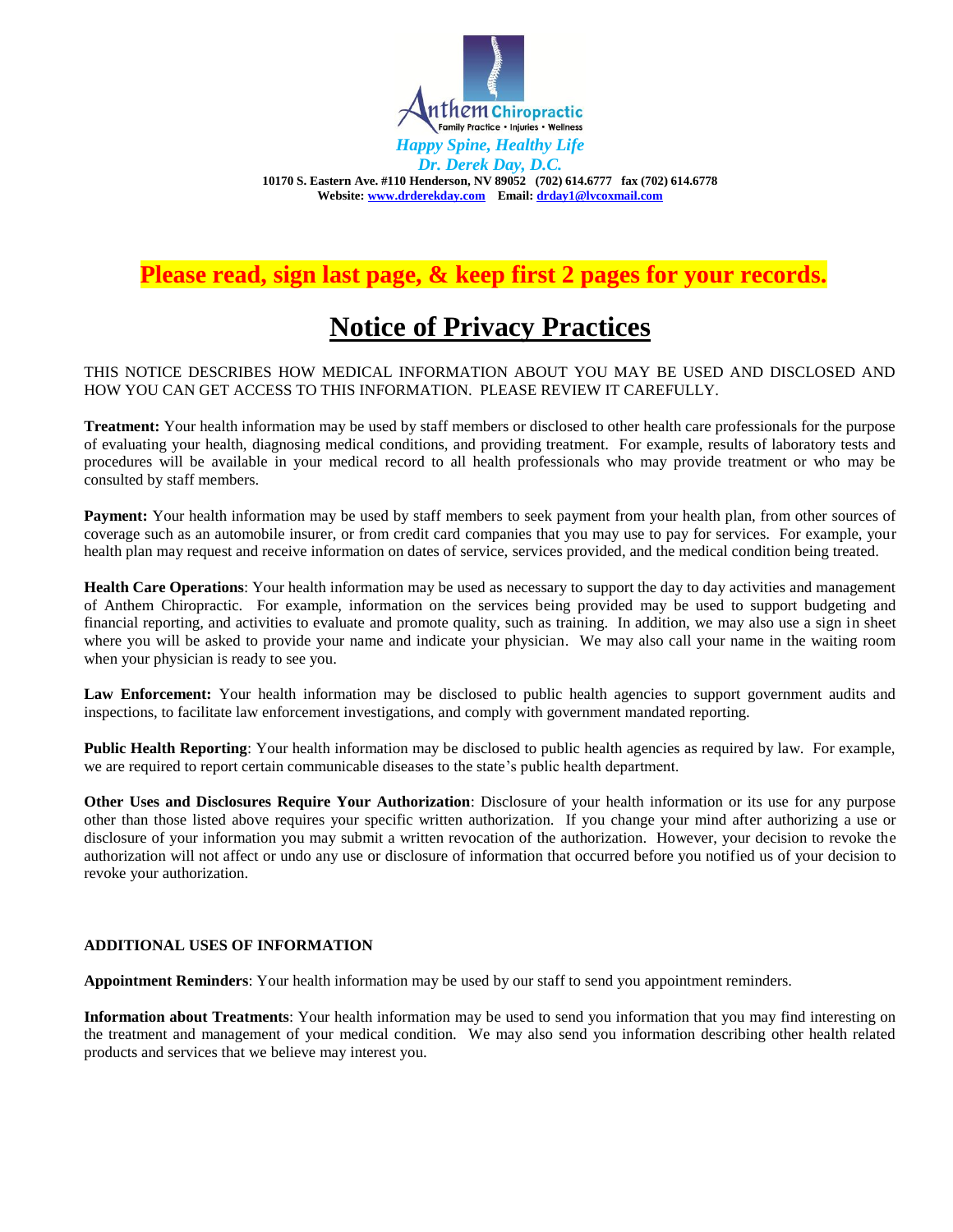

#### **INDIVIDUAL RIGHTS**

#### **You have certain rights under federal privacy standards. These include:**

- $\bullet$ The right to request restrictions on the use and disclosure of your protected health information.
- The right to receive confidential communications concerning your medical condition and treatment.  $\bullet$
- The right to inspect and copy your protected health information.  $\bullet$
- The right to amend or submit corrections to your protected health information.
- $\bullet$ The right to receive and accounting of how and to whom your protected health information has been disclosed.
- The right to receive a printed copy of this notice.

#### **Anthem Chiropractic Duties**

We are required by law to maintain the privacy of your protected health information and to provide you with this notice of privacy practices. We are also required to abide by the privacy policies and practices that are outlined in this notice.

#### **Right to Revise Privacy Practices**

As permitted by law, we reserve the right to amend or modify our privacy practices and policies. These changes in our policies and practices may be required by changes in federal and state laws and regulations. Upon request, we will provide you with the most recently revised notice on any office visit. The revised policies and practices will be applied to all protected health information we maintain.

#### **Requests to Inspect Protected Health Information**

You may generally inspect or copy the protected health information that we maintain. As permitted by federal regulation, we require that requests to inspect or copy protected health information be submitted in writing. You may obtain a form to request access to your records by contacting the Medical Records Clerk or Office Manager. You request will be reviewed and will generally be approved unless there are legal or medical reasons to deny the request.

#### **Complaints**

If you would like to submit a comment or complaint about our privacy practices, you can do so by sending a letter outlining your concerns to:

> Attn: Privacy Officer Anthem Chiropractic 10170 S. Eastern Avenue Ste 110 Henderson, NV 89052

If you feel that your privacy rights have been violated, please call the matter to our attention by sending a letter to the above listed address. \*\* You will not be penalized or otherwise retaliated against for filing a complaint\*\*

> **Contact Person**  For any further information concerning our privacy practices please contact us at:

> > Attn: Office Administrator Anthem Chiropractic 10170 S. Eastern Avenue Ste 110 Henderson, NV 89052 (702) 614-6777

Anthem Chiropractic reserves the right to modify the privacy practices outlined in the notice.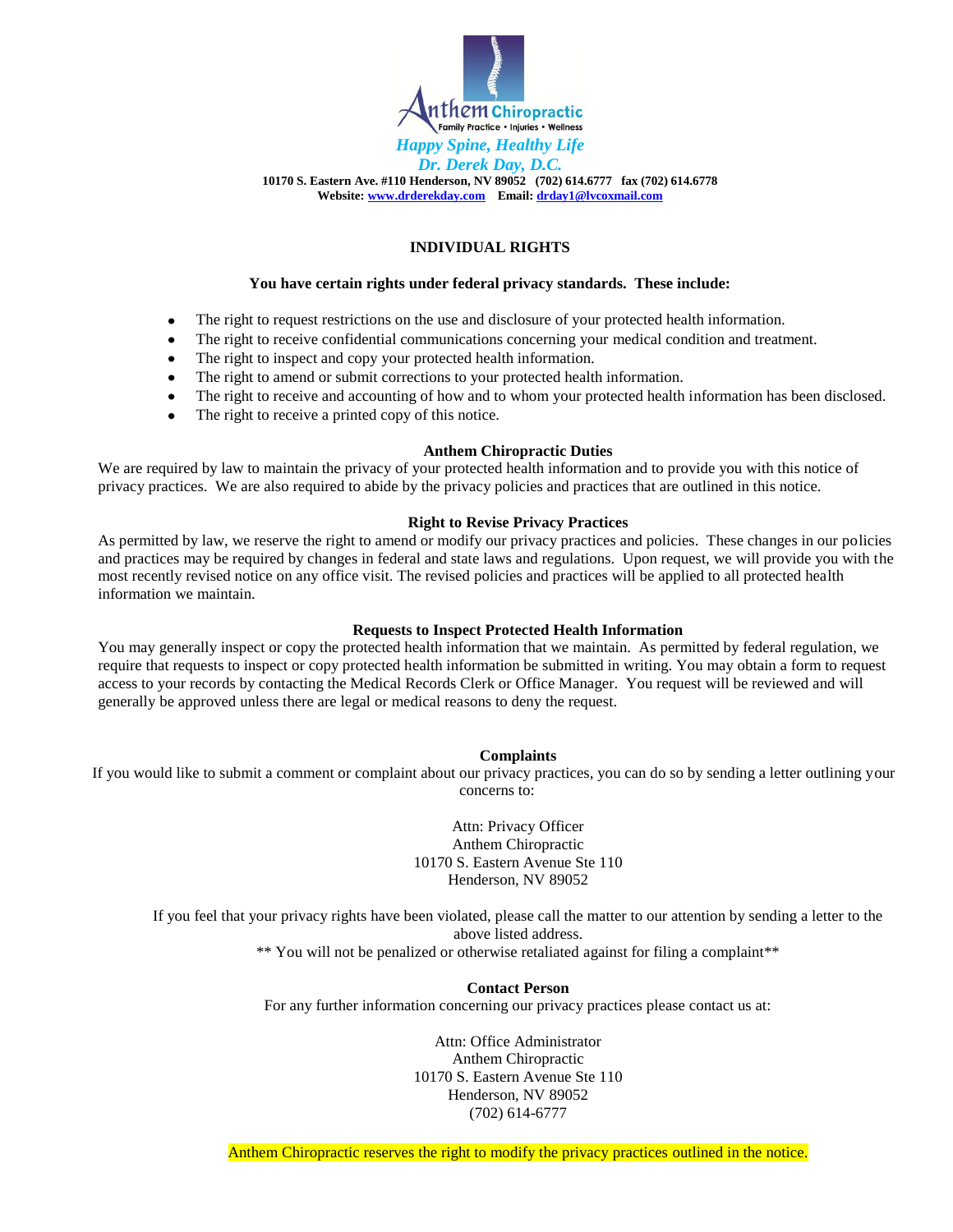

**I have received a copy of the Notice of Privacy Practices for Anthem Chiropractic.** 

| <b>Printed Name of Patient</b> | <b>Date</b> |
|--------------------------------|-------------|
| <b>Signature of Patient</b>    | <b>Date</b> |

**\_\_\_\_\_\_\_\_\_\_\_\_\_\_\_\_\_\_\_\_\_\_\_\_\_\_\_\_\_\_\_\_\_\_\_\_\_\_\_\_\_\_\_\_\_\_\_\_\_\_\_\_\_\_\_\_\_\_\_\_\_\_\_\_\_\_\_\_\_\_\_\_\_\_\_\_\_\_ Signature of Patient Representative** <br> **Relationship \*\*Required if the patient is a minor or an adult who is unable to sign this form\*\***

### **\*\*\*\*\*\*\*\*\*\*\*\*\*\*\*\*\*\*\*\*\*\*\*\*\*\*\*\*\*\*For Office Use Only\*\*\*\*\*\*\*\*\*\*\*\*\*\*\*\*\*\*\*\*\*\*\*\*\*\*\*\*\*\***

## **DOCUMENTATION OF ATTEMPT TO OBTAIN ACKNOWLEDGEMENT OF RECEIPT OF NOTICE OF PRIVACY PRACTICES**

**\_\_\_\_\_\_\_\_\_\_\_\_\_\_\_\_\_\_\_\_\_\_\_\_\_\_\_\_\_\_\_\_\_\_\_\_\_\_\_\_\_\_\_\_\_\_\_\_\_\_\_\_\_\_\_\_\_\_\_\_\_\_\_\_\_\_\_\_\_\_\_\_\_\_\_** 

**\_\_\_\_\_\_\_\_\_\_\_\_\_\_\_\_\_\_\_\_\_\_\_\_\_\_\_\_\_\_\_\_\_\_\_\_\_\_\_\_\_\_\_\_\_\_\_\_\_\_\_\_\_\_\_\_\_\_\_\_\_\_\_\_\_\_\_\_\_\_\_\_\_\_\_** 

**An attempt was made to obtain an acknowledgement of receipt of the Notice of Privacy Practices on . The acknowledgement was not obtained because:** 

- **The patient was undergoing emergency treatment**
- **The patient declined to sign the acknowledgement**
- **Other**

**Name of Patient (Print)** 

**Name of Staff Member Date Date**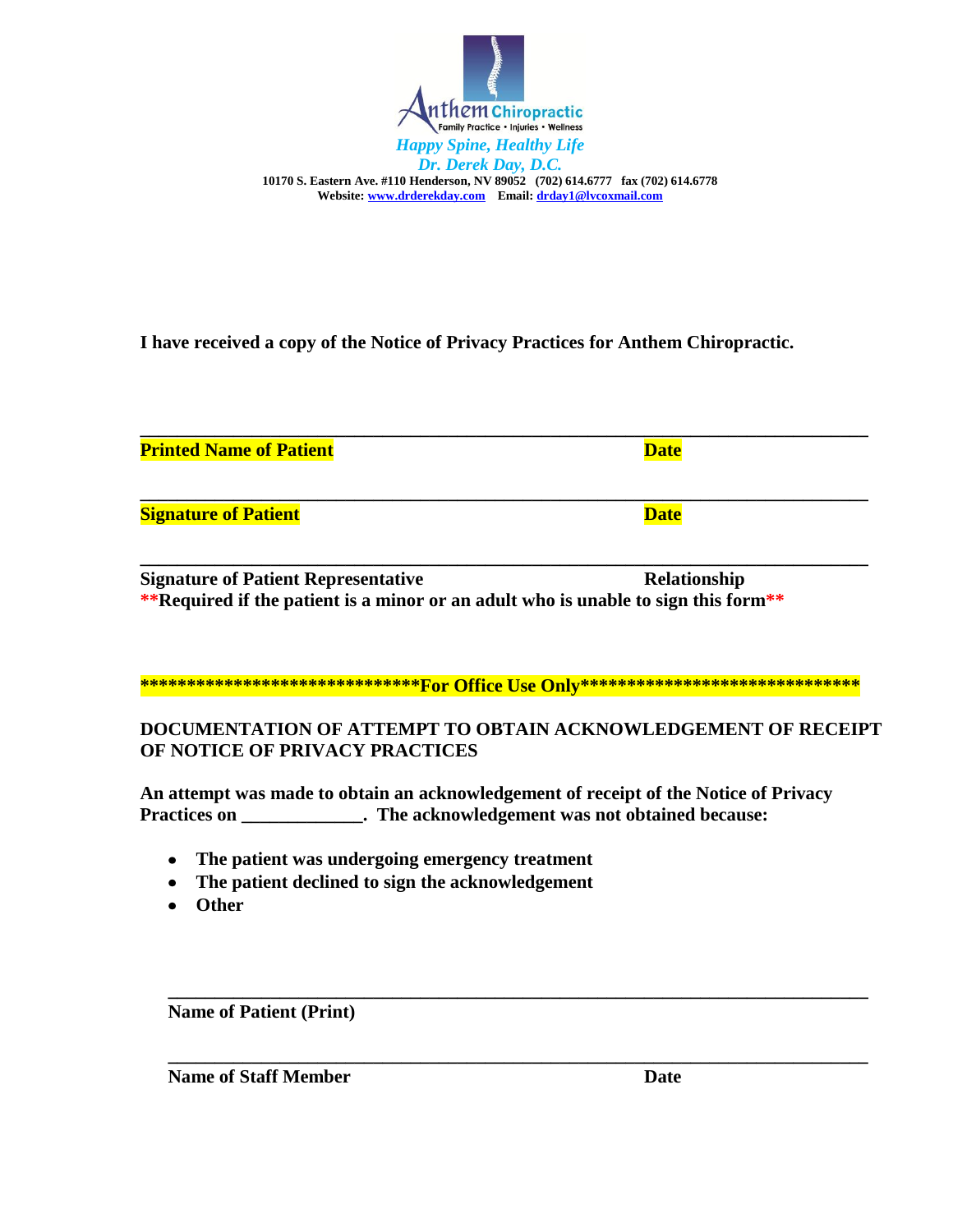

# *INFORMED CONSENT TO CHIROPRACTIC CARE*

I hereby request and consent to the performance of Chiropractic adjustments and other Chiropractic procedures, including various modes of physiotherapy and diagnostic X-rays, on myself (or on the patient named below, for whom I am legally responsible) by the Doctor of Chiropractic named above.

I have had the opportunity to discuss with the Doctor and/ or with other office or clinic personnel, the purpose and benefits of the Chiropractic adjustments and other treatments outlined below. Various medical procedures will be reviewed and a referral will be provided if deemed medically necessary.

Though Chiropractic adjustments and treatments are usually beneficial and seldom cause any problem, I understand and am informed that there are some risks to treatment. Risks include, but are not limited to: fractures, disc injuries, strokes, bruising, dislocations, and sprains.

I understand that I may be receiving the following treatment:

HOT/COLD THERAPY, MINERAL ICE, ULTRASOUND, EMS, MANUAL/ FLEXION TRACTION, TRIGGER POINT THERAPY, VIBRATORY/ DEEP TISSUE MASSAGE, TENS, THERAPEUTIC EXERCISES, LIFESTYLE AND ERGONOMIC INSTRUCTIONS, SPINAL ADJUSTMENTS/ JOINT MOBILIZATION TECHNIQUES, POSTURAL CORRECTION, NUTRITIONAL SUPPLEMENTATION AND DIETARY RECOMMENDATIONS.

I acknowledge that no guarantee or assurance has been made by anyone regarding the Chiropractic treatment that I have requested and authorized. I have had the opportunity to read this form and ask questions. My questions have been answered to my satisfaction. I consent to the proposed treatment.

Signature of Patient:

Date:

Signature of Parent/ Guardian:  $\Box$  Date:

\*\*Required if the patient is a minor or an adult who is unable to sign this form\*\*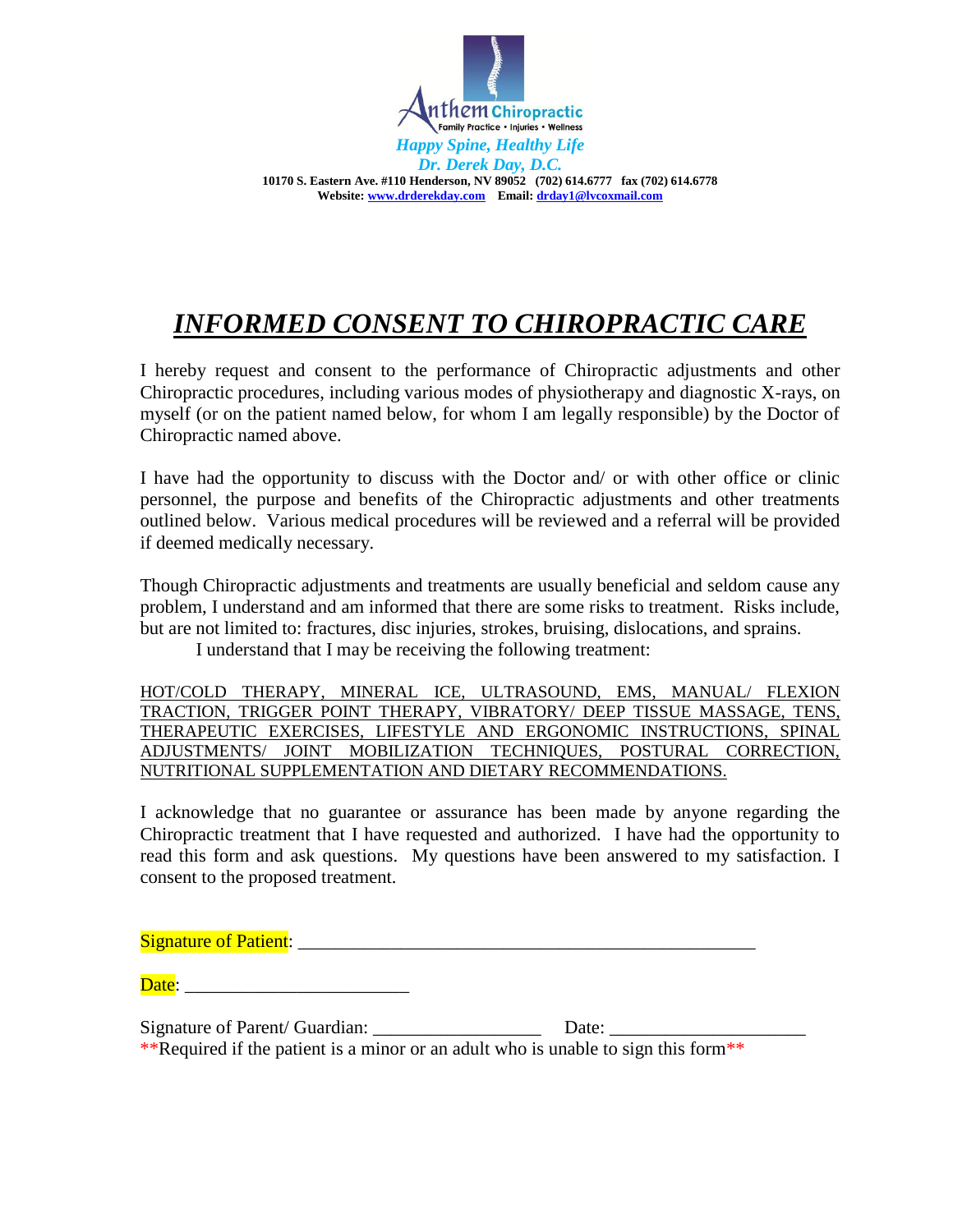

#### *Dr. Derek Day, D.C.*  **10170 S. Eastern Ave. #110 Henderson, NV 89052 (702) 614.6777 fax (702) 614.6778 Website[: www.drderekday.com](http://www.drderekday.com/) Email: [drday1@lvcoxmail.com](mailto:drday1@lvcoxmail.com) FINANCIAL AND INSURANCE ASSIGNMENT POLICY**

Our office is pleased to accept your insurance assignment, as soon as your exact coverage is verified by the responsible party. We will file your claim forms and assist you in every way we can.

However, it must be fully understood that the contract is between you and your insurance company and you are fully responsible for any amount not paid by your insurance.

- 1. Since by taking your insurance on assignment we have to wait for payment, this courtesy may be withdrawn if circumstances warrant it.
- 2. Network vs. Out of Network: If your carrier has a "network" of providers, it is your responsibility to make sure we are in network. We can provide "out of network" care but you portion maybe higher. It is your responsibility to make sure your insurance carrier and billing information is accurate.
- 3. Your insurance should pay within 30 days. If you're insurance has not paid within 60 days you must pay the balance due and be reimbursed by your insurance company, when and if it pays. There will be an interest charge of 7% per annum (year) charged on all unpaid balances over 60 days.
- 4. We will bill your insurance on a weekly basis as long as you are receiving Chiropractic care in this office. Cash patients will pay on the date of service per our time of service fee schedule.
- 5. If you choose you may pay a percentage of your responsibility as you go along until the insurance check is received. We will verify your co-insurance portion prior to treatment. This office accepts cash, check or bankcard as payment.
- 6. Or we will bill your insurance company weekly and when we receive an insurance check, we will bill you for any balance and or interest due at the time.
- 7. You are required to sign an "Assignment to Pay Physician" form and any other assignment documents required by your insurance company on your first office visit.
- 8. Our office does NOT guarantee that your insurance will pay. We will make every attempt, at the beginning of your health care, to receive verification of your policy and what it covers. However, if for some reason your insurance claim is denied you are responsible for the full amount of your bill.
- 9. Our office will NOT enter into a dispute with your insurance company over your claim. This is your responsibility and obligation.
- 10. All special arrangements regarding finances must be signed by the Doctor and Patient and/or other representative.
- 11. Auto injury policy For auto policies we bill the primary medical payment/PIP. If your care exceeds your coverage limit, we may be able to bill your health insurance or put you on our time of service plan. If you are represented by an attorney, you must sign a doctor's lien that will be forwarded to your lawyer. Please be advised that you are responsible for your bill regardless of the circumstances. Third party insurance will not reimburse our office directly; therefor third party insurance will NOT be billed.
- 12. Returned checks You will be charged \$25.00 for a returned check.
- 13. Medical records You may request a copy of your medical records. We charge \$0.60 per page when you pick them up.

If you understand and agree with all of the above policies, please sign your name below and we will accept your insurance assignment. I hereby authorize my insurance benefits to be paid directly to said doctor. I am responsible for balance due and authorize doctor or insurance co. to release my personal information to pay this claim.

(\_\_\_) I wish to **NOT** utilize my health insurance coverage and choose to be a Cash Patient.

\_\_\_\_\_\_\_\_\_\_\_\_\_\_\_\_\_\_\_\_\_\_\_\_\_\_\_\_\_\_ \_\_\_\_\_\_\_\_\_\_\_\_\_\_\_\_\_\_\_\_\_\_\_\_\_\_\_

Signature of Patient/Guardian Date by Date Date

\_\_\_\_\_\_\_\_\_\_\_\_\_\_\_\_\_\_\_\_\_\_\_\_\_\_\_\_\_\_

**Print Patient Name**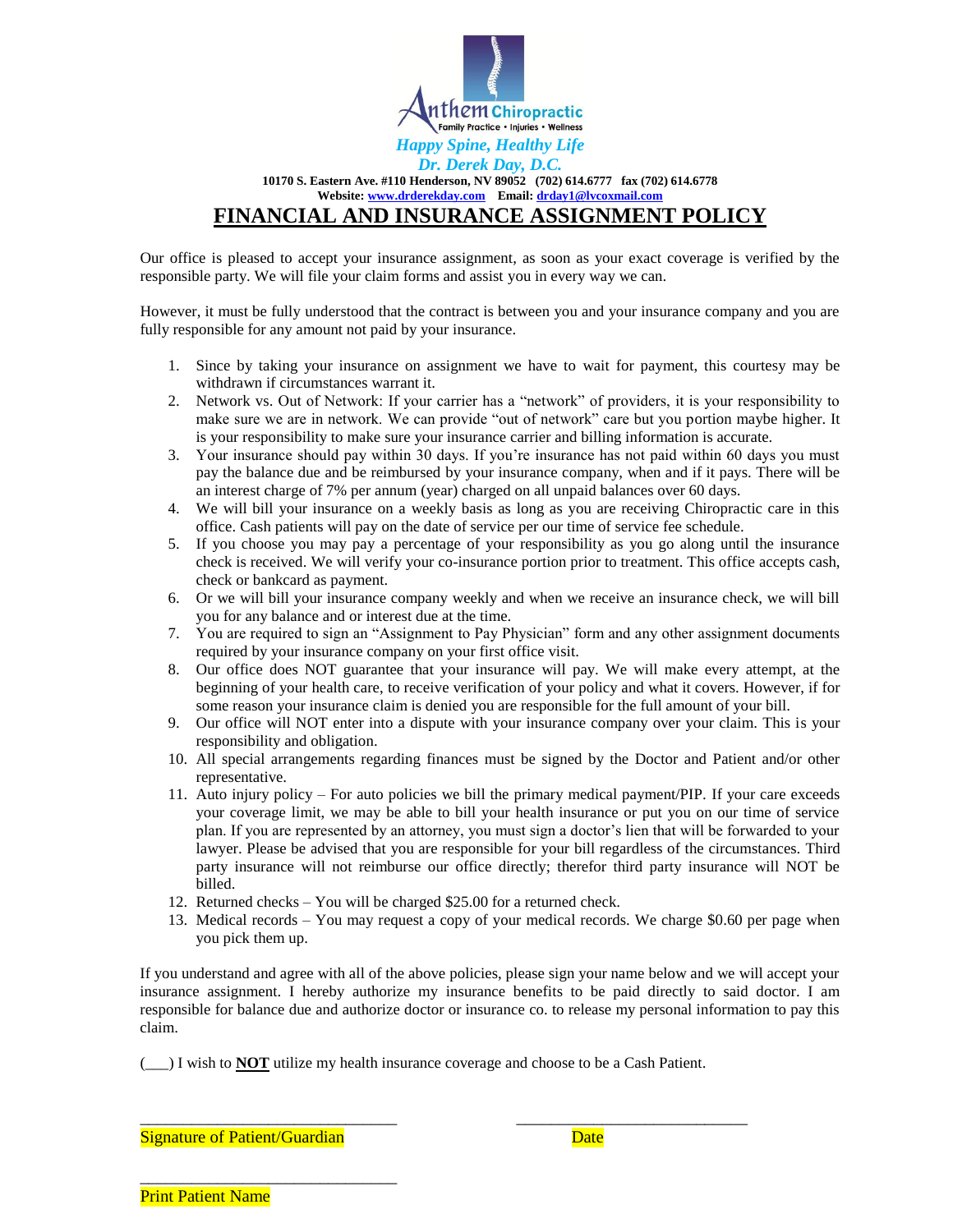

## **AUTHORIZATION TO OBTAIN MEDICAL INFORMATION**

**Patient Name (Printed):\_\_\_\_\_\_\_\_\_\_\_\_\_\_\_\_\_\_\_\_\_\_\_\_\_\_\_\_\_\_\_\_\_\_\_\_\_\_\_\_\_\_\_\_\_\_\_\_\_\_\_\_\_\_\_\_\_**

**Date of Birth: \_\_\_\_\_\_\_\_\_\_\_\_\_\_\_\_\_\_\_\_\_ Social Security Number:\_\_\_\_\_\_\_\_\_\_\_\_\_\_\_\_\_\_\_\_\_\_\_** 

I authorize any physician, dentist, chiropractor, hospital, pharmacist, medical professional, health care provider, insurance company, worker compensation provider, or employer to disclose all information about past and present medical care, history, physical condition, and injuries including itemized statements to Anthem Chiropractic.

I agree that this authorization will remain valid up to one year of the signed date, unless revoked by delivery of written notice to Anthem Chiropractic.

I hereby designate the above named company and its claims personnel as my designated representative, pursuant to NCGS Sec 90‐411 for the purpose of obtaining copies of my medical records, the production of which is authorized herein. It is specifically my intent that this designation provide to the company named above the benefit of the maximum fees established in NCGS Sec 90.41.

I understand that I (or my representative) am entitled to receive a copy of this authorization. A photocopy of this form may be accepted as the original.

\_\_\_\_\_\_\_\_\_\_\_\_\_\_\_\_\_\_\_\_\_\_\_\_\_\_\_\_\_\_\_\_\_\_\_\_\_\_\_\_\_\_\_\_\_\_\_\_ \_\_\_\_\_\_\_\_\_\_\_\_\_\_\_\_\_\_\_\_\_\_\_

I (or the patient named above) have received health care treatment from the following providers:

Provider Name Phone

Provider Name Phone

Provider Name Phone

**Please send records to: Anthem Chiropractic** 

10170 S Eastern Ave., Ste. 110 Henderson, NV 89052 Phone: 702.614.6777 Fax: 702.614.6778

**\_\_\_\_\_\_\_\_\_\_\_\_\_\_\_\_\_\_\_\_\_\_\_\_\_\_\_\_\_\_\_\_\_\_\_\_\_\_\_\_\_\_\_\_\_\_\_\_\_\_\_\_\_\_\_\_\_\_\_\_\_\_\_\_\_\_\_\_\_\_\_\_\_\_\_\_\_**

**Signature of Patient or Legal Representative Relationship to Patient Date**

\_\_\_\_\_\_\_\_\_\_\_\_\_\_\_\_\_\_\_\_\_\_\_\_\_\_\_\_\_\_\_\_\_\_\_\_\_\_\_\_\_\_\_\_\_\_\_\_ \_\_\_\_\_\_\_\_\_\_\_\_\_\_\_\_\_\_\_\_\_\_\_

\_\_\_\_\_\_\_\_\_\_\_\_\_\_\_\_\_\_\_\_\_\_\_\_\_\_\_\_\_\_\_\_\_\_\_\_\_\_\_\_\_\_\_\_\_\_\_\_ \_\_\_\_\_\_\_\_\_\_\_\_\_\_\_\_\_\_\_\_\_\_\_